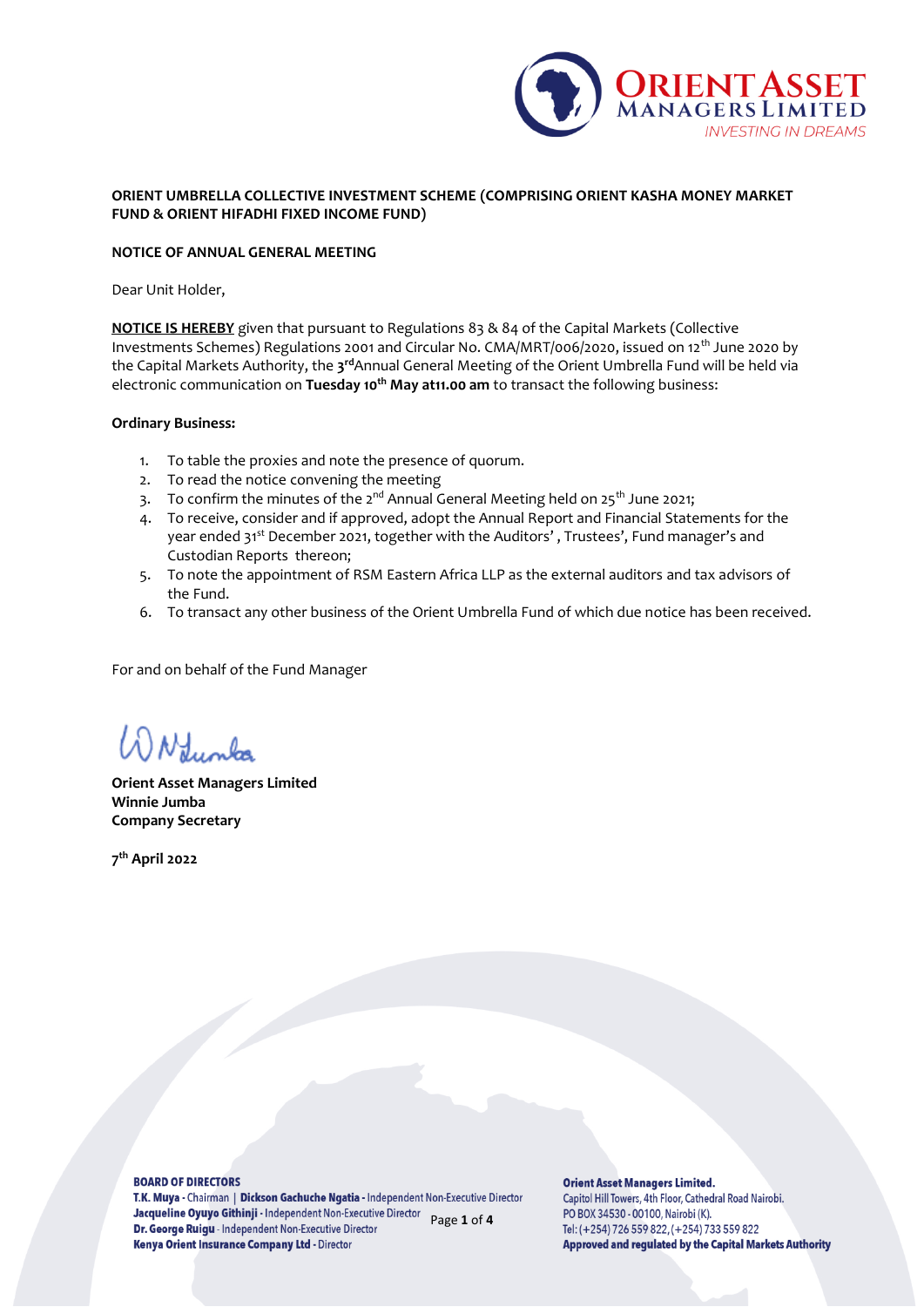

## **NOTES:**

- 1. In view of the ongoing threat posed by the Coronavirus 2019 (COVID-19) pandemic it is our intention to continue to ensure the safety of our Unit holders. We will therefore in compliance with Section 83 (1) of the Capital Markets (Collective Investment Schemes) Regulations, 2001, and pursuant to the provisions of Article 17.1 of the Trust Deed, hold a virtual Annual General Meeting (AGM).
- 2. Circular No. CMA/MRT/006/2020, issued on 12<sup>th</sup> June 2020 by the Capital Markets Authority provided the requirements for convening and conducting virtual general meetings by approved collective investment schemes including the receipt of a No Objection from the Capital Markets Authority (CMA).
- 3. The Fund Manager of the Orient Umbrella Fund has therefore convened and is conducting this virtual annual general meeting following receipt of a No Objection from the Capital Markets Authority.
- 4. Any Unit holder wishing to follow the virtual meeting should register for the AGM by dialling USSD Short Code **\*483\*337#**for all Kenyan telephone networks or via **https://digital.candrgroup.co.ke/**or via a link to the AGM Platform that will be sent to them via SMS and/or Email and following the various prompts regarding the registration process. In order to complete the registration process, Unit holders will need to have their ID/Passport Numbers which were used to purchase their Units and/or their OAM Member Number at hand. For assistance Unit holders should dial the following helpline number: **+254 20 7608216**from 9:00 a.m. to 5:00 p.m. from Monday to Friday.

A Unit holder domiciled outside of Kenya can send an email to C&R Group vi[a digital@candrgroup.co.ke](mailto:digital@candrgroup.co.ke) providing their details i.e. Name, Passport/ID number, OAM Member number and Mobile telephone number requesting to be registered. **Custody & Registrars Services Limited (C & R)** shall register the unit holder and send them an email notification once registered.

5. Registration for the AGM opens on **Wednesday 27th April2022** at **9:00 AM** and will close on **Monday 9 thMay 2022** at **03:00 PM**. Unit holders will not be able to register after closing date.

In accordance with Circular No. CMA/MRT/006/2020, the following documents may be viewed on the Fund Manager's website http://www.orientasset.co.ke

- i. A copy of this Notice and the Proxy Form;
- ii. Each of the Orient Umbrella Fund audited financial statements for the year2021.
- iii. A copy of Circular No. CMA/MRT/006/2020
- iv. A copy of the No Objection issued by the CMA
- v. A copy of the Fund Manager's report
- 6. Unit holders wishing to raise any questions or clarifications regarding the AGM may do so by:
	- a) Sending their written questions by email to digital@candrgroup.co.ke
	- b) Shareholders who would have registered to participate in the meeting shall be able to ask questions via SMS by dialling USSD code \*483\*337# and selecting the option (ask questions)on the prompts
	- c) Shareholders who would have registered to participate in the meeting shall be able to ask questions by visiting [https://digital.candrgroup.co.keo](https://digital.candrgroup.co.ke/)r via a link to the AGM platform; Select Attend Event ; Select "Orient Umbrella Fund AGM"; Select "Q&A" option tab and submit questions in the text box provided

#### **BOARD OF DIRECTORS**

T.K. Muya - Chairman | Dickson Gachuche Ngatia - Independent Non-Executive Director Jacqueline Oyuyo Githinji - Independent Non-Executive Director Page **2** of **4** Dr. George Ruigu - Independent Non-Executive Director Kenya Orient Insurance Company Ltd - Director

#### **Orient Asset Managers Limited.**

Capitol Hill Towers, 4th Floor, Cathedral Road Nairobi. PO BOX 34530 - 00100, Nairobi (K). Tel: (+254) 726 559 822, (+254) 733 559 822 **Approved and regulated by the Capital Markets Authority**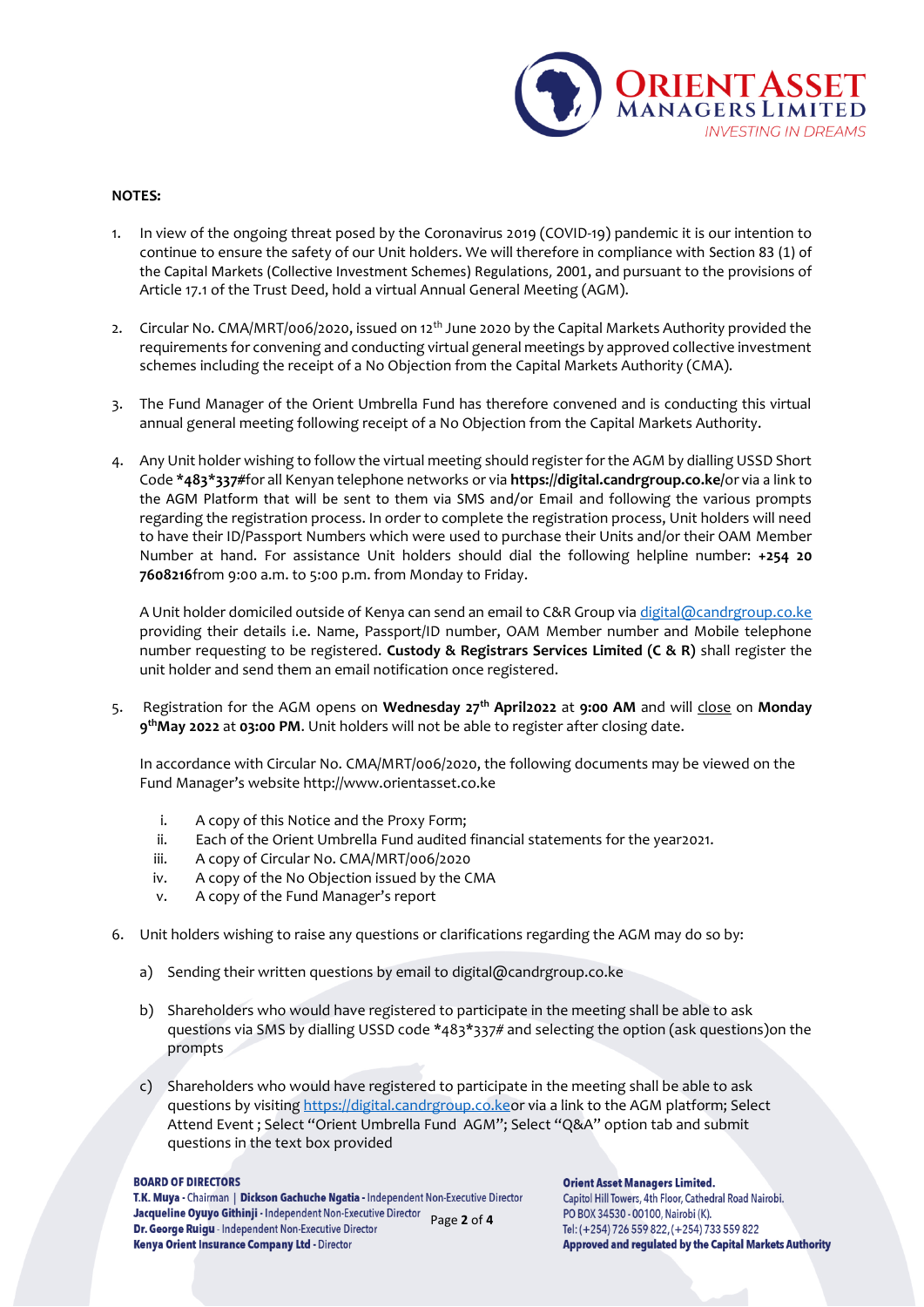

Unit holders must provide their full details (full names, ID/Passport Number/OAM Member Number) when submitting their questions and clarifications.

All questions and clarification must be submitted vi[a https://digital.candrgroup.co.ke](https://digital.candrgroup.co.ke/) on or before **Tuesday 9 th May, 2022** at **12:00Noon**.

Following receipt of the questions and clarifications, the Management of the Fund Manager shall provide written responses to the questions received to the return physical address or email address provided by the Unit holder no later than **12 hours** before **11.00 a.m. Monday 9th May, 2022**. A full list of all questions received and the answers thereto will be published on the Fund Manager's website not later than 12 hours before the start of the Annual General Meeting.

- 7. Unit holders wishing to vote may do so by:
	- a) Accessing Virtual AGM via https://digital.candrgroup.co.ke or a via a link to the AGM platform; Select Attend Event; Select "Orient Umbrella Fund AGM"; Select "Voting" option tab and vote; or
	- b) Accessing Virtual AGM via USSD platform**\*483\*337#** ; Use the menu prompts to the menu option for "Voting" and follow the various prompts regarding the voting process
- 8. Unit holders entitled to attend and vote at the AGM are entitled to appoint a proxy to vote on their behalf. A proxy need not be a member of the Orient Umbrella Fund. If the Proxy appointed is not the Chairman of the AGM, the appointed proxy will need access to a mobile telephone.

A proxy form is available on the Fund Manager's website via this link: [http://www.orientasset.co.ke](http://www.orientasset.co.ke/) Physical copies of the proxy form are also available at the following address: Custody & Registrars Services Limited, IKM Place, Tower B, 1<sup>st</sup> Floor, 5<sup>th</sup> Ngong Avenue, Nairobi.

A proxy must be signed by the appointer or his attorney duly authorized in writing. If the appointer is a body corporate, the instrument appointing the proxy shall be given under its common seal or under the hand of an officer or duly authorized attorney of such corporation or Government office.

A completed form of proxy should be emailed to proxy@candrgroup.co.keor delivered to Custody & Registrars Services Limited, IKM Place, Tower B, 1st Floor, 5th Ngong Avenue, P.O. Box 8484 – 00100 Nairobi so as to be received not later than **Thursday 5th May 2022** at 11.00 am. Any person appointed as a proxy should submit his/her mobile telephone number to the Company no later than **Thursday 5th May2022 at 11.00 am.** Any proxy registration that is rejected will be communicated to the unit holder concerned no later than **9 th May 2022** to allow time to address any issues.

- 9. The AGM will be streamed live via a link which shall be provided to all unit holders who will have registered to participate in the general meeting. Duly registered unit holders and proxies will receive a short message service (SMS)/USSD prompt on their registered mobile numbers, 24 hours prior to the AGM acting as a reminder of the AGM. A second SMS/USSD prompt shall be sent one hour ahead of the AGM, reminding duly registered unit holders and proxies that the AGM will begin in an hours' time and providing a link to the live stream.
- 10. Duly registered Unit holders and proxies may follow the proceedings of the AGM using the live stream platform and may access the agenda. Duly registered Unit holders and proxies may vote (when prompted by the chairman) via the USSD prompts or voting matters tab on the live stream display screen.

#### **BOARD OF DIRECTORS**

T.K. Muya - Chairman | Dickson Gachuche Ngatia - Independent Non-Executive Director Jacqueline Oyuyo Githinji - Independent Non-Executive Director Page **3** of **4** Dr. George Ruigu - Independent Non-Executive Director Kenya Orient Insurance Company Ltd - Director

**Orient Asset Managers Limited.** Capitol Hill Towers, 4th Floor, Cathedral Road Nairobi. PO BOX 34530 - 00100, Nairobi (K). Tel: (+254) 726 559 822, (+254) 733 559 822 **Approved and regulated by the Capital Markets Authority**